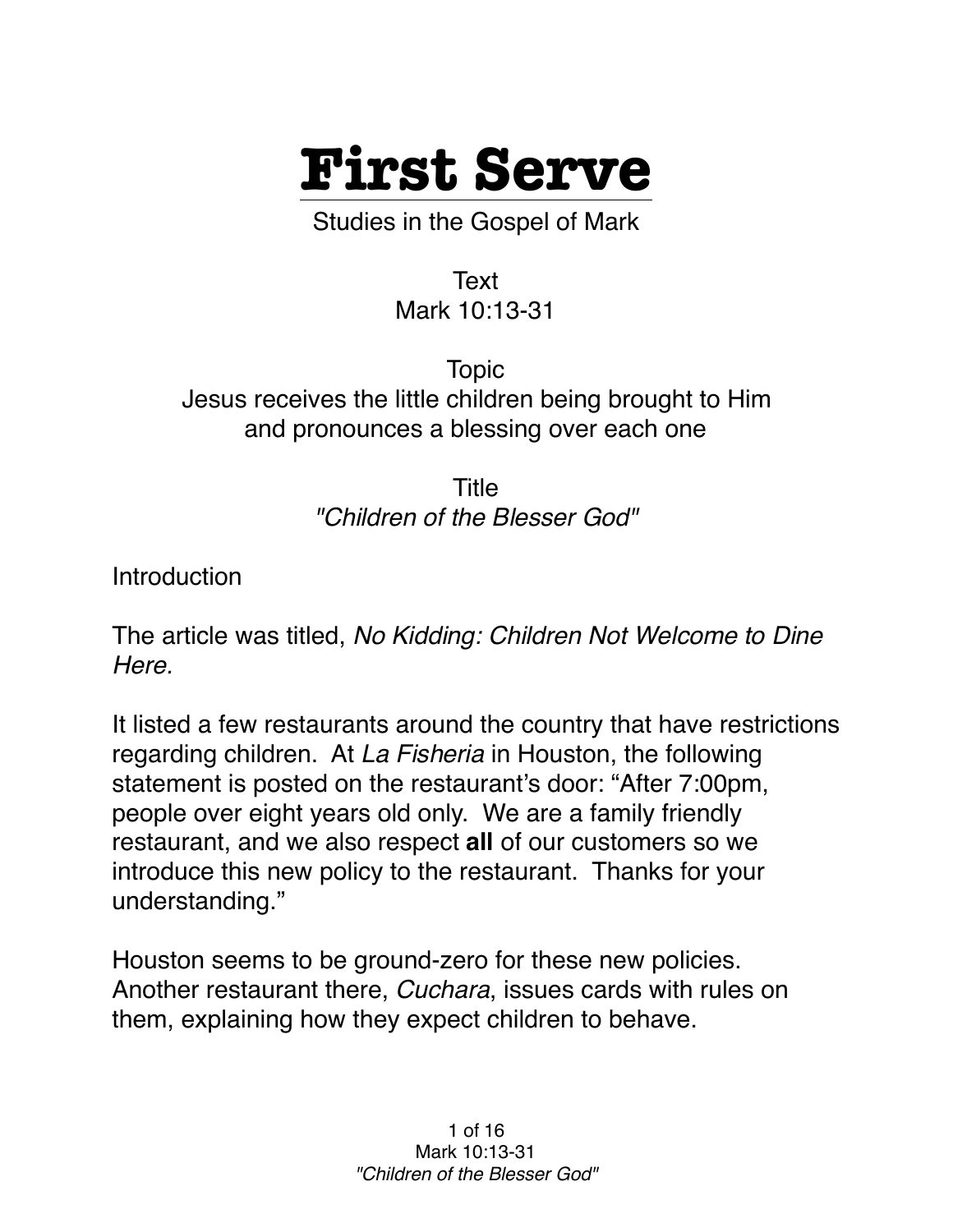"Children at *Cuchara* don't run or wander around the restaurant," the cards say. "They stay seated and ask their parents to take them to the restroom. They don't scream, throw tantrums or touch the walls, murals, windows or anything of the other patrons."

The cards end with this final statement about children: "They are respectful!"

On Facebook, I find it alarming that over half a million people like the page "You Need to Discipline Your Kid Before I Punch them in the Face."

In another article about what some have dubbed "The Brat Ban," the author writes,

Malaysia Airlines banned babies from many of their first class cabins, prompting other major airlines to consider similar policies. Lately, complaints about screaming kids are being taken seriously, not only by airlines, but by hotels, movie theaters, restaurants, and even grocery stores.

You most likely have a strong opinion on these policies, one way or the other. If you are on the side of kids being welcome everywhere, any time, you eventually play a card of your own the Jesus card - and quote the Lord saying, "Let the little children come to Me, and don't forbid them..."

Of course, Jesus wasn't talking about whether or not all restaurants should be kid-friendly. The entire quote is, "Let the little children come to Me, and don't forbid them, **for of such is the Kingdom of God."**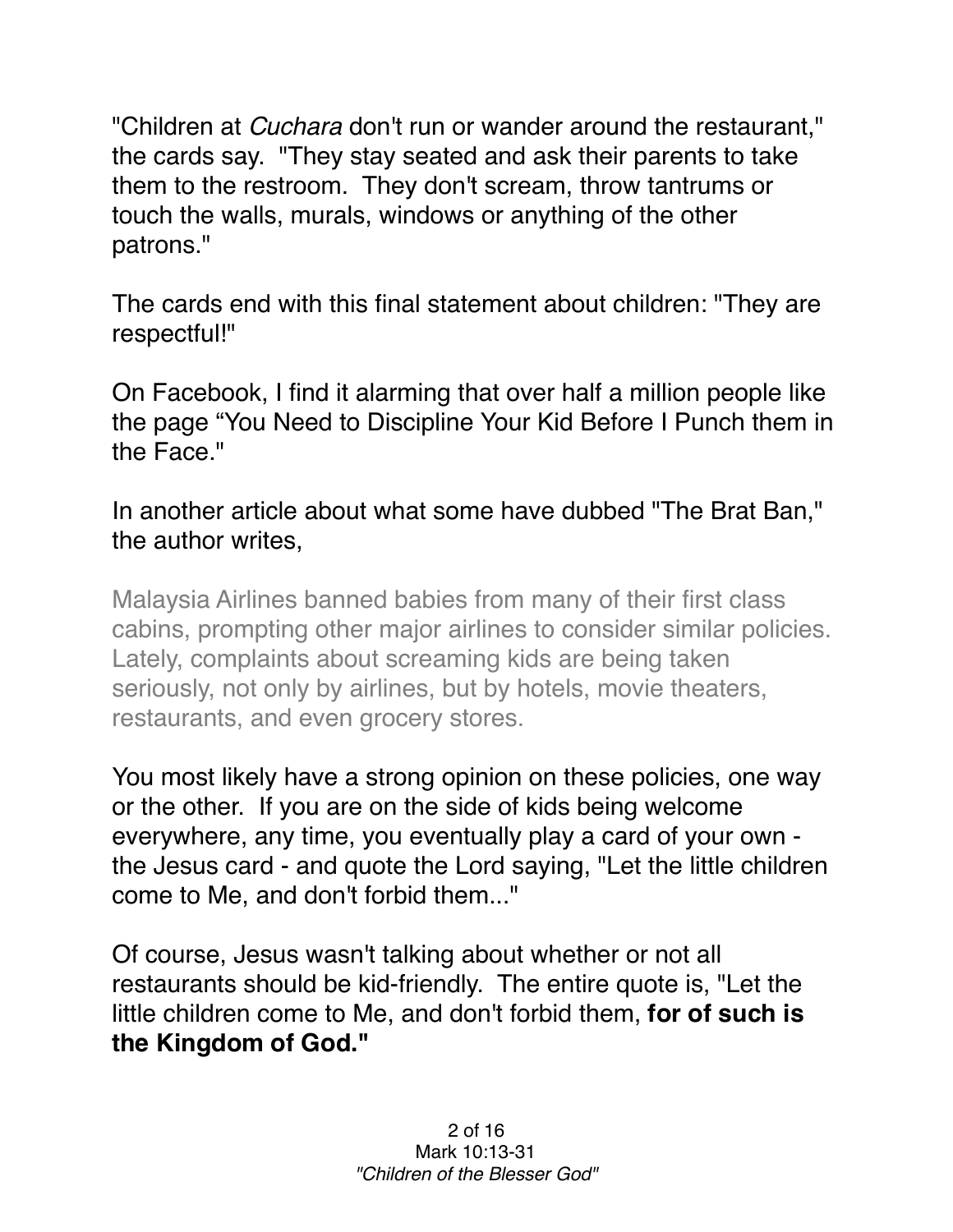What do children have to do with the Kingdom of God? Plenty. I'll organize my thoughts around two points: #1 You Receive The Kingdom of God By Exercising Childlike Faith, and #2 You Refuse The Kingdom of God By Emphasizing Superficial Works.

#1 You Receive The Kingdom of God By Exercising Childlike Faith (v13-16)

If I say, "Magic Kingdom," it might mean something different to you, depending upon your age. "Magic Kingdom" was originally an unofficial nickname for Disneyland in Anaheim. Then Walt Disney World in Orlando was built. In 1994, to differentiate it from Disneyland, the newer park in Florida was officially renamed "Magic Kingdom Park," and is popularly known as "Magic Kingdom."

There is a lot of talk about the Kingdom of God among Christians lately, but I'm not always sure what they mean by the phrase.

When we read "the Kingdom of God" in the Bible, it can have one of at least three very different possible meanings:

- 1. The Kingdom of God is the eternal rule of Almighty God over the entire universe. At all times, Psalm 103:19 is true, saying, "The LORD has established His throne in heaven, And His kingdom rules over all."
- 2. The Kingdom of God is also the spiritual rule over the hearts and lives of those who willingly submit to God's authority. It is entered by being born-again. Jesus said in John 3:5, "... Most assuredly, I say to you, unless one is born of water and the Spirit, he cannot enter the Kingdom of God."
- 3. There is another sense in which the Kingdom of God is used in Scripture: It is the future, literal rule of Jesus on the earth,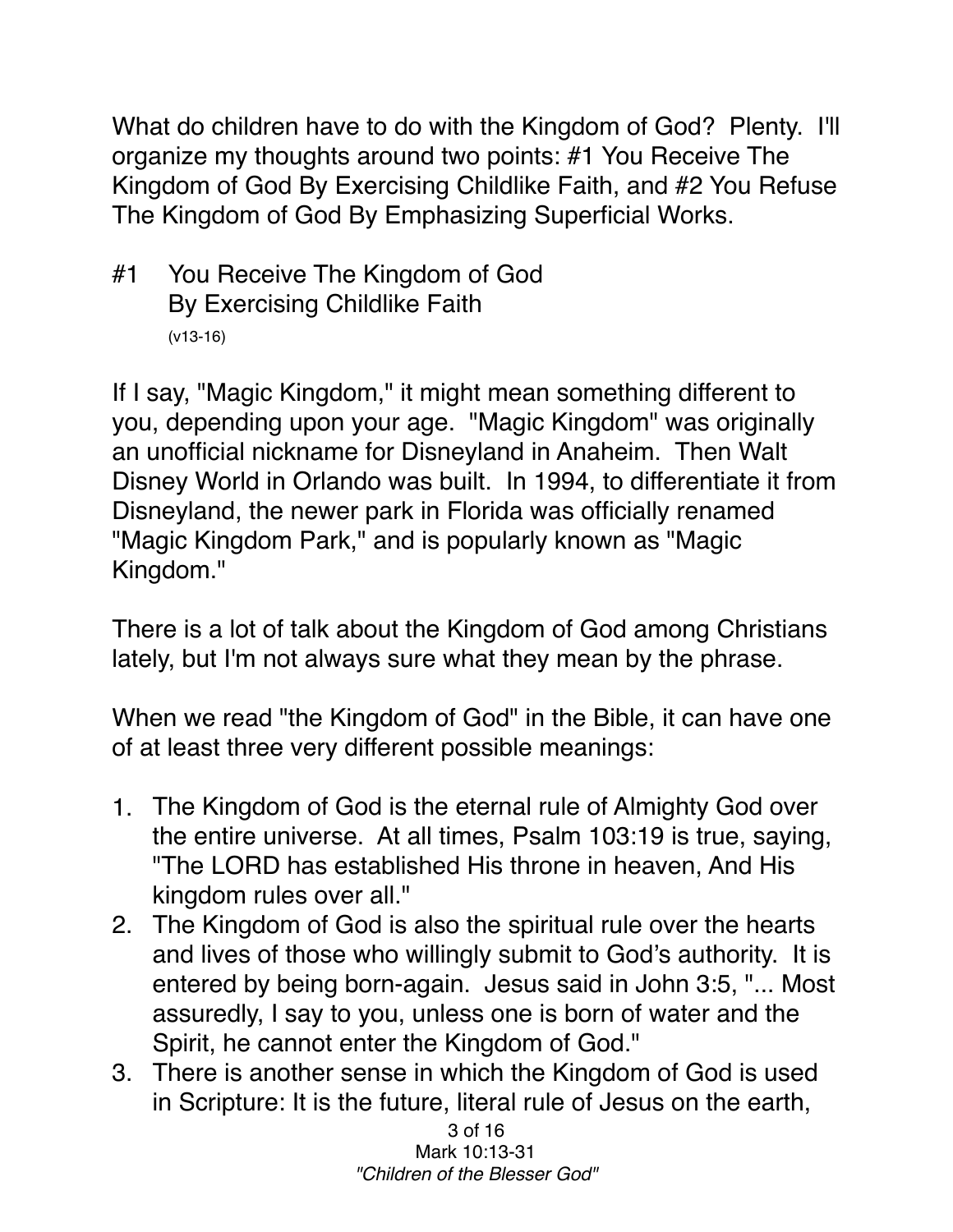also called the Millennium. In Revelation 20:4 we read, "And I saw thrones, and they sat on them, and judgment was committed to them. Then I saw the souls of those who had been beheaded for their witness to Jesus and for the word of God, who had not worshiped the beast or his image, and had not received his mark on their foreheads or on their hands. **And they lived and reigned with Christ for a thousand years."**

Which of these three kingdoms did Jesus have in mind? There are clues in verses twenty-nine through thirty-one.

Mar 10:29 So Jesus answered and said, "Assuredly, I say to you, there is no one who has left house or brothers or sisters or father or mother or wife or children or lands, for My sake and the gospel's,

Mar 10:30 who shall not receive a hundredfold now in this time houses and brothers and sisters and mothers and children and lands, with persecutions - and in the age to come, eternal life. Mar 10:31 But many who are first will be last, and the last first."

Jesus always assumed the eternal rule of God over the entire universe. He could not promise you that you would be rewarded in "the age to come" unless He was certain that God was the ruler of the universe, and that by His providence He would accomplish His eternal purposes.

God's eternal rule is not, however, the Kingdom of God Jesus was specifically referring to in these verses.

It's clear that He wasn't referring to the Millennium, either, because you and I will not suffer any losses, nor be subject to "persecutions," during His thousand-year reign.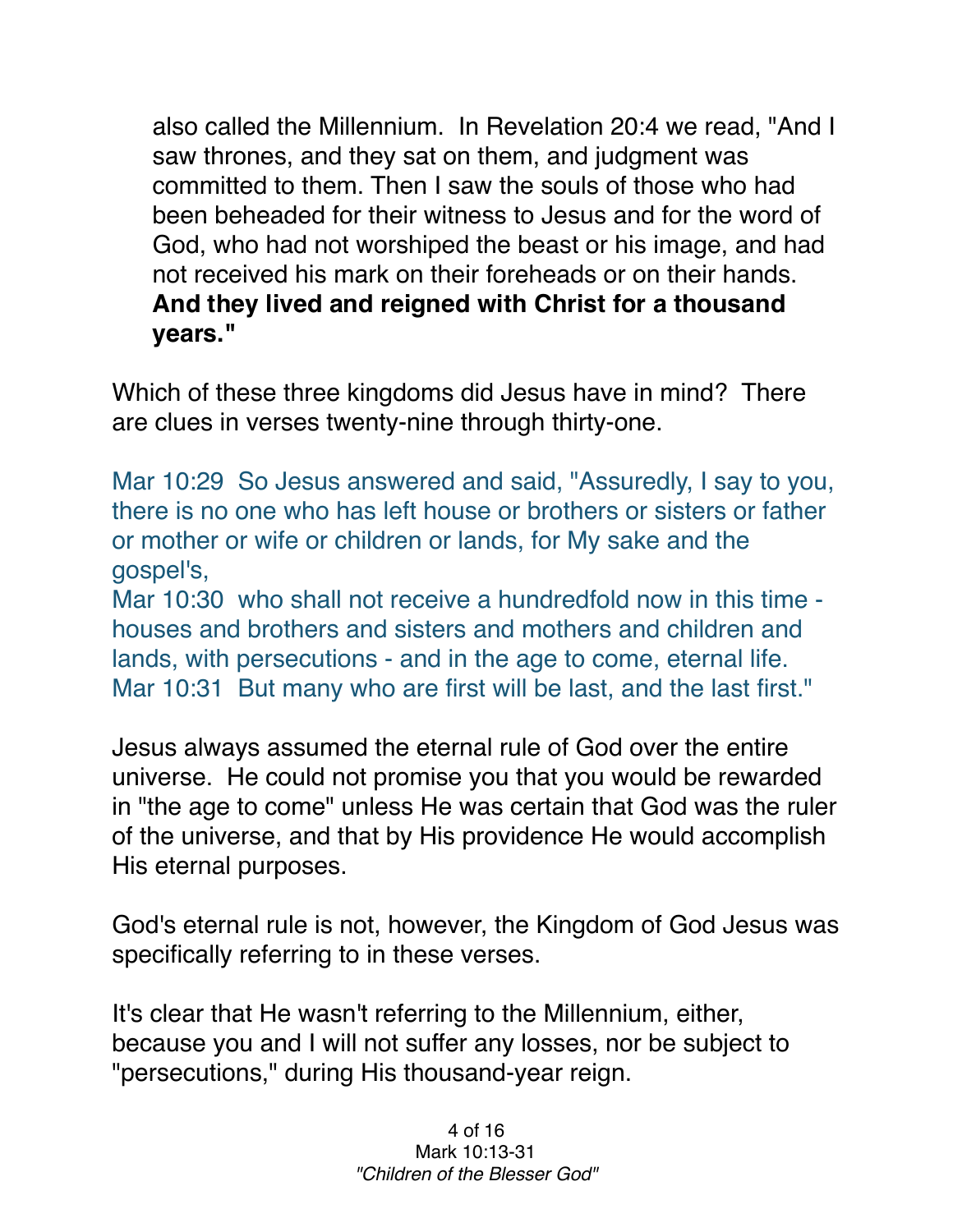## **The Kingdom of God, in these verses, must therefore refer to God's spiritual rule over hearts and lives.**

Jesus' words are a simple but heartfelt and emotional explanation of how we receive, or refuse, the Gospel.

There are other kingdoms we should mention. One is Satan's kingdom. He is called the God of this age, and the ruler of the authorities of the air.

Jesus once said of Satan, "Every kingdom divided against itself is laid waste, and no city or house divided against itself will stand. If Satan casts out Satan, he is divided against himself; how then will **his kingdom** stand?" (Matthew 12:25,26).

There are (obviously) kingdoms of men in the Bible, e.g., Babylon, Persia, Greece, and Rome. Within His eternal reign over the universe, God is allowing these kingdoms of the devil and of men to exist as He accomplishes His purposes.

Those of us who have willingly submitted to God's rule are in a conflict with the devil and his kingdom, for the souls of men. As we preach the Gospel, men are invited to receive the rule of God in their hearts, to come out of darkness into the light, into the Kingdom of God, and to do so requires childlike faith.

Mar 10:13 Then they brought little children to Him, that He might touch them; but the disciples rebuked those who brought them.

I think that the disciples meant well. They were undoubtedly trying to keep Jesus from being distracted, or over-burdened.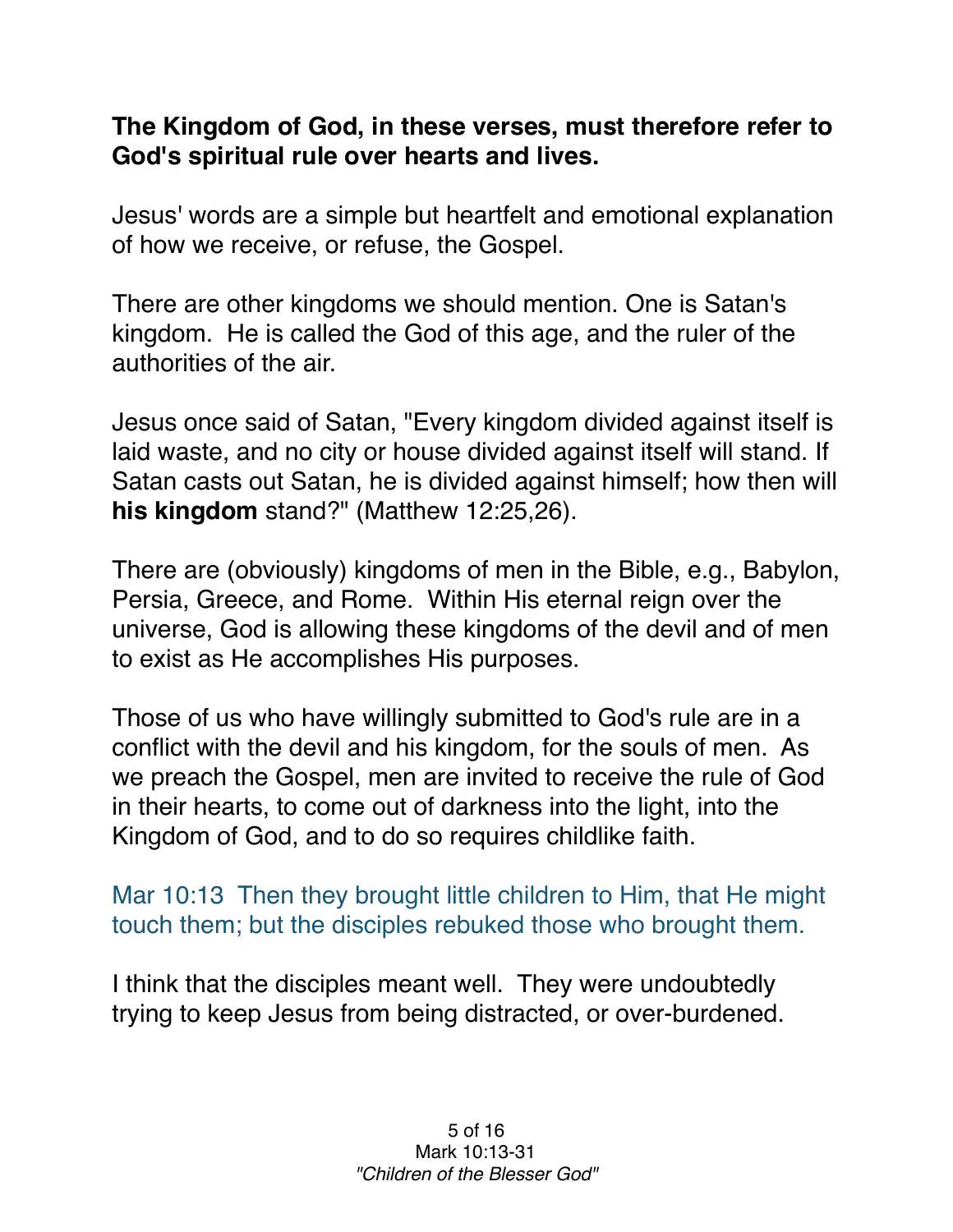The disciples, however, were not in charge of the order of service that day. God the Holy Spirit was, and He intended these children be there, and that they be blessed.

Jesus was approachable, and children loved Him. He wasn't some kind of church curmudgeon, scaring off children.

We have a policy of discouraging kids from being in this main part of the Sanctuary. Is it wrong, in light of this passage? Is it curmudgeonly??

No. When it says that they "brought little children to" Jesus, it means that they brought them specifically to be prayed for. It was customary for Jewish parents to bring their kids to be prayed for by their rabbi, and to be blessed by him. We see the procedure for it in verse sixteen:

Mar 10:16 And He took them up in His arms, laid His hands on them, and blessed them.

Today we call this a baby dedication, which we perform as part of our regular services here.

Jesus wasn't establishing that, any time, in any place, kids ought to be in attendance. It's up to us, therefore, to determine how to best minister to everyone - adults *and* children. We can be inclusive, or we can be exclusive - as long as we do it in love in order to best minister the Gospel.

Mar 10:14 But when Jesus saw it, He was greatly displeased and said to them, "Let the little children come to Me, and do not forbid them; for of such is the kingdom of God.

Mar 10:15 Assuredly, I say to you, whoever does not receive the kingdom of God as a little child will by no means enter it."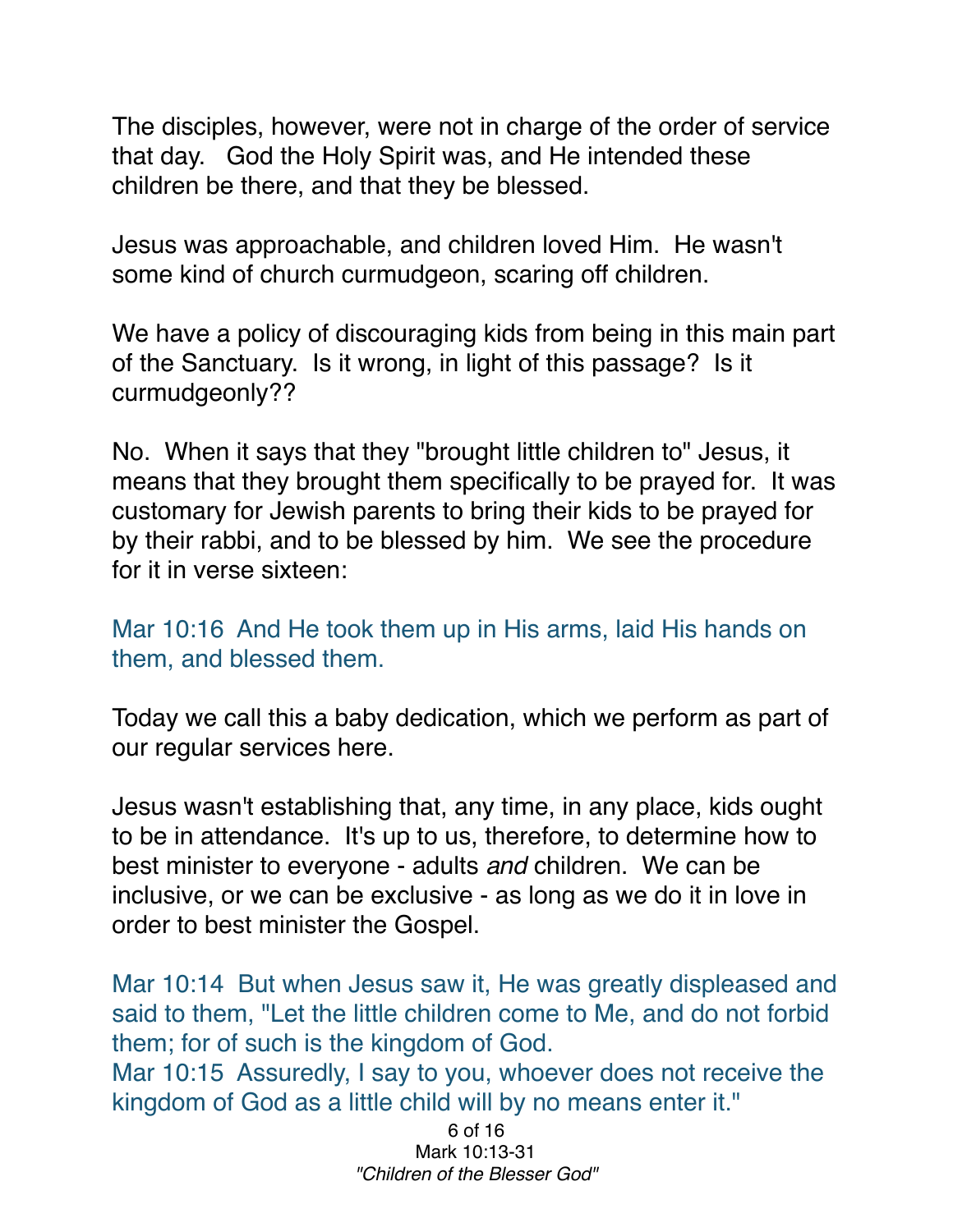God the Holy Spirit was constantly orchestrating the events in the life of Jesus. There were no random encounters, certainly not during the three-and-one-half years of Jesus' public ministry.

The Holy Spirit meant for these children to be brought forth, partly so that Jesus could use them an an example. The timing was perfect, because Jesus is next going to encounter the rich young ruler, and Jesus will be able to use him as the counter example to the childlike faith of the kids. In other words, the two episodes are linked, spiritually, by the Holy Spirit.

If these children don't come for dedication, an important teaching is going to lose a powerful illustration.

What is it, exactly, about children that Jesus was commending? It cannot be the innocence of children for they have a sinful nature and are definitely not innocent.

The key is the word "receive." I think Jesus was commending their willingness to be dependent upon others for what they need.

Under average circumstances, children simply believe that their parents will take care of them. They don't worry about where their clothing or food will come from.

We are to be like that, are we not, as we grow in the Lord? Jesus once pointed to the birds, and the flowers, as illustrations of how much we ought to trust our Heavenly Father to feed us, and to clothe us.

The word "receive" stresses that the Kingdom of God must be accepted as a gift. It is not a human achievement, and it is never gained on the basis of human merit.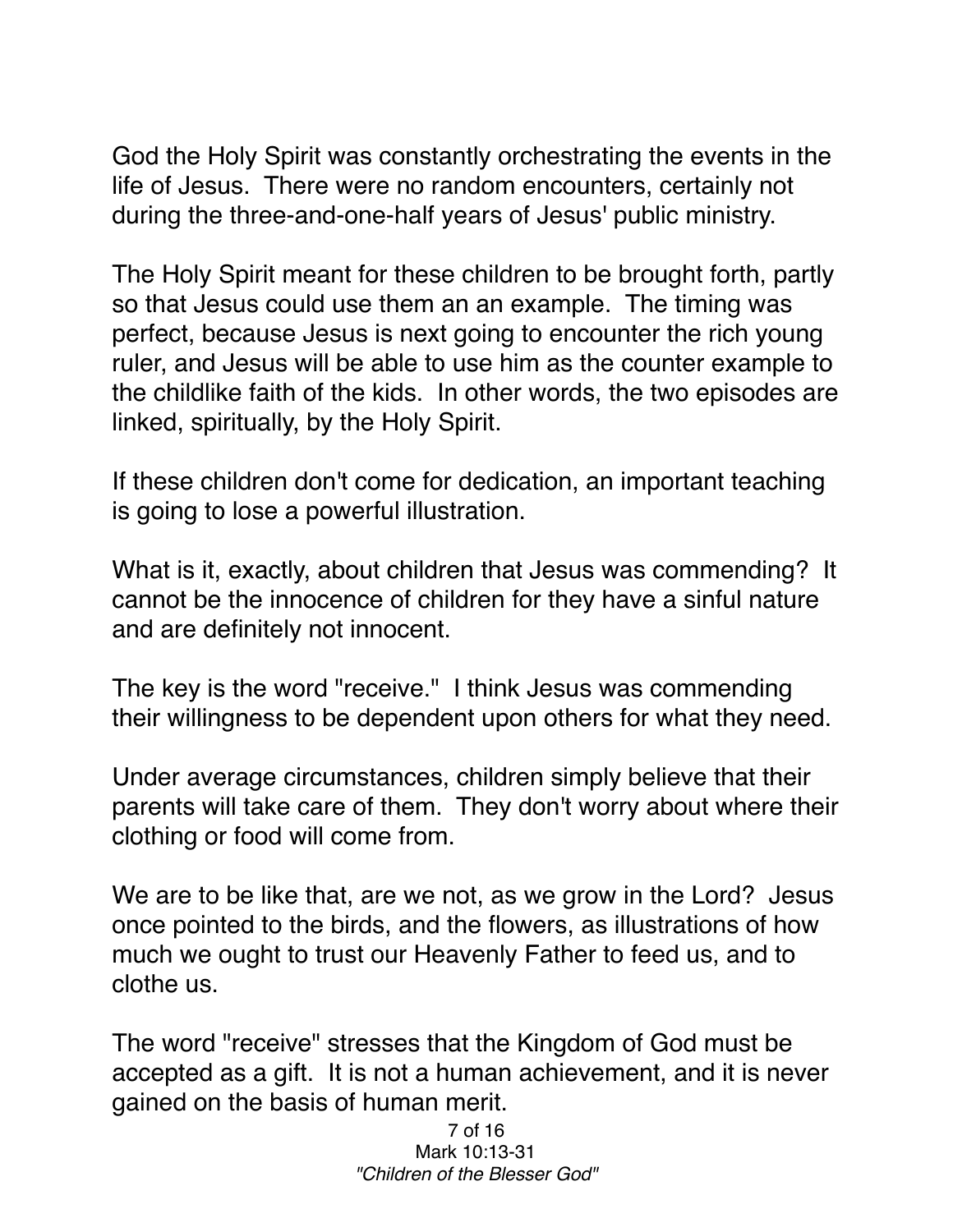Just as a young child receives everything from his or her parents, so the Kingdom of God must be received as God's gift in simple, trusting faith.

You might think this is too simple a lesson for Jesus to be teaching His disciples at this late date in their training, but it is not. It was essential, *especially for them,* since they so expected the literal Kingdom of God on earth to be established. It would be, and it will be - but not until Jesus comes a second time.

Meanwhile they were to go into the world with the Gospel, inviting men to receive salvation - inviting them to submit to the rule of God over their hearts and lives.

Salvation is God's gift to receive. It is made possible by Jesus' death, burial, and resurrection from the dead. Lifted-up as He was on the Cross, Jesus draws all men to Himself. He is not willing that any should perish, but that all would come to repentance, and be saved. He is the Savior of all men *especially* those who believe.

When the Gospel is presented, God's grace operates on your heart to free your will to believe in Him, to receive Him. Salvation by grace, through faith, is how you receive the Kingdom of God.

#2 You Refuse The Kingdom of God By Emphasizing Superficial Works (v17-31)

The Gospel of Matthew tells us that this was a young man; the Gospel of Luke mentions that he was a ruler; and, together with Mark, we see he is rich. He is the rich young ruler.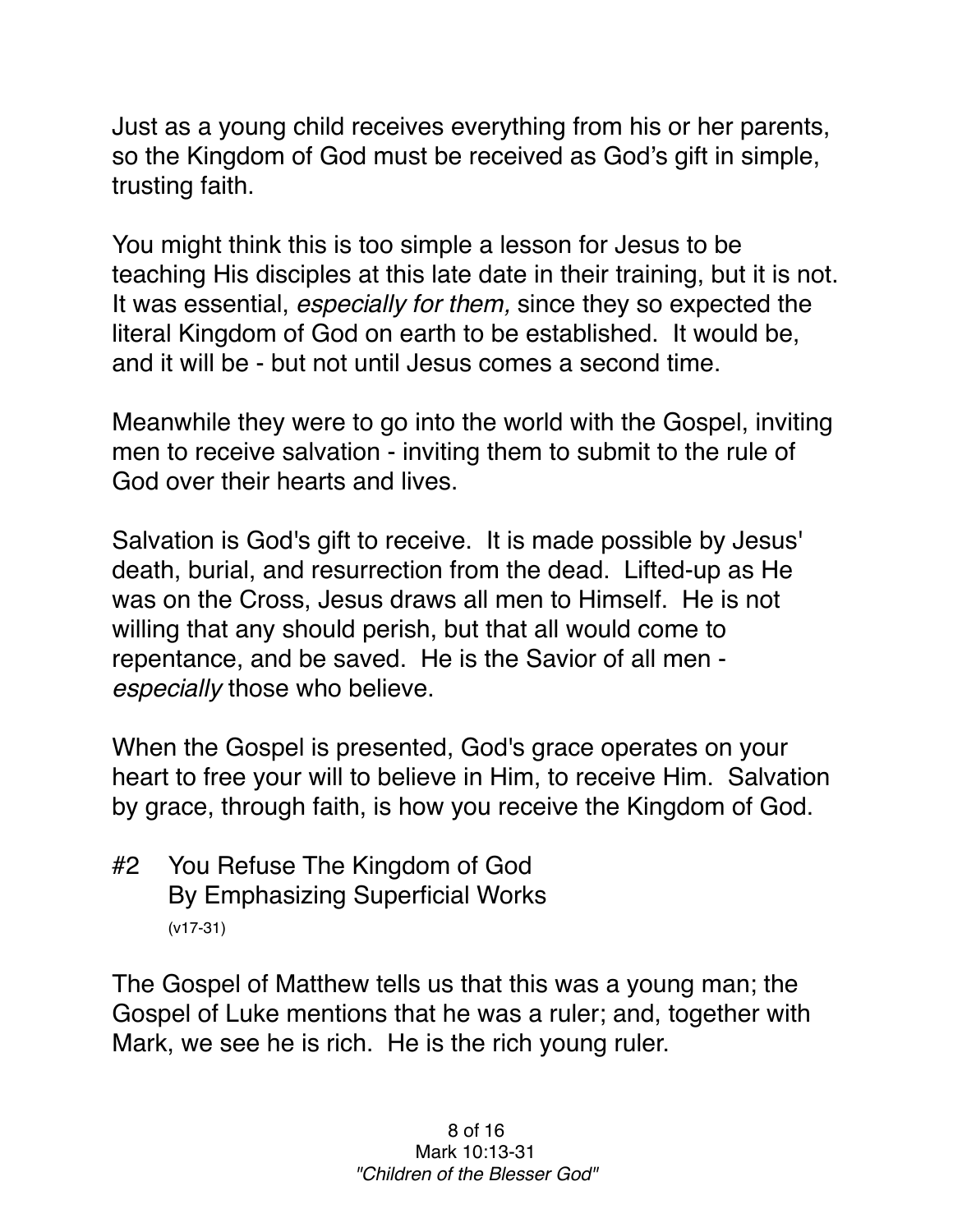Jesus was able to use him an example of someone who would *not* receive the Kingdom of God in childlike faith. Instead, he was all about works, which we are calling superficial since they are outward, not affecting the heart.

Mar 10:17 Now as He was going out on the road, one came running, knelt before Him, and asked Him, "Good Teacher, what shall I do that I may inherit eternal life?"

This seems so exciting! He came "running," and "knelt," and asked about getting saved. This is every ministers dream.

"Good teacher" was an unusual way to address a rabbi. It was so unusual that Jesus started there in His interview of this zealous young man.

Mar 10:18 So Jesus said to him, "Why do you call Me good? No one is good but One, that is, God.

Jesus' question can only mean that either (1)He *is* God, or that (2)He is *not* good. Jesus was not denying He was "good." To the contrary - He was owning-up to it.

Since God alone can be called "good," Jesus wanted to know if the rich young ruler believed that He was God.

Jesus evidently knew that the rich young ruler was trusting in works to make him good, so He went straight to the Ten Commandments.

Mar 10:19 You know the commandments: 'DO NOT COMMIT ADULTERY,' 'DO NOT MURDER,' 'DO NOT STEAL,' 'DO NOT BEAR FALSE WITNESS,' 'Do not defraud,' 'HONOR YOUR FATHER AND YOUR MOTHER.'"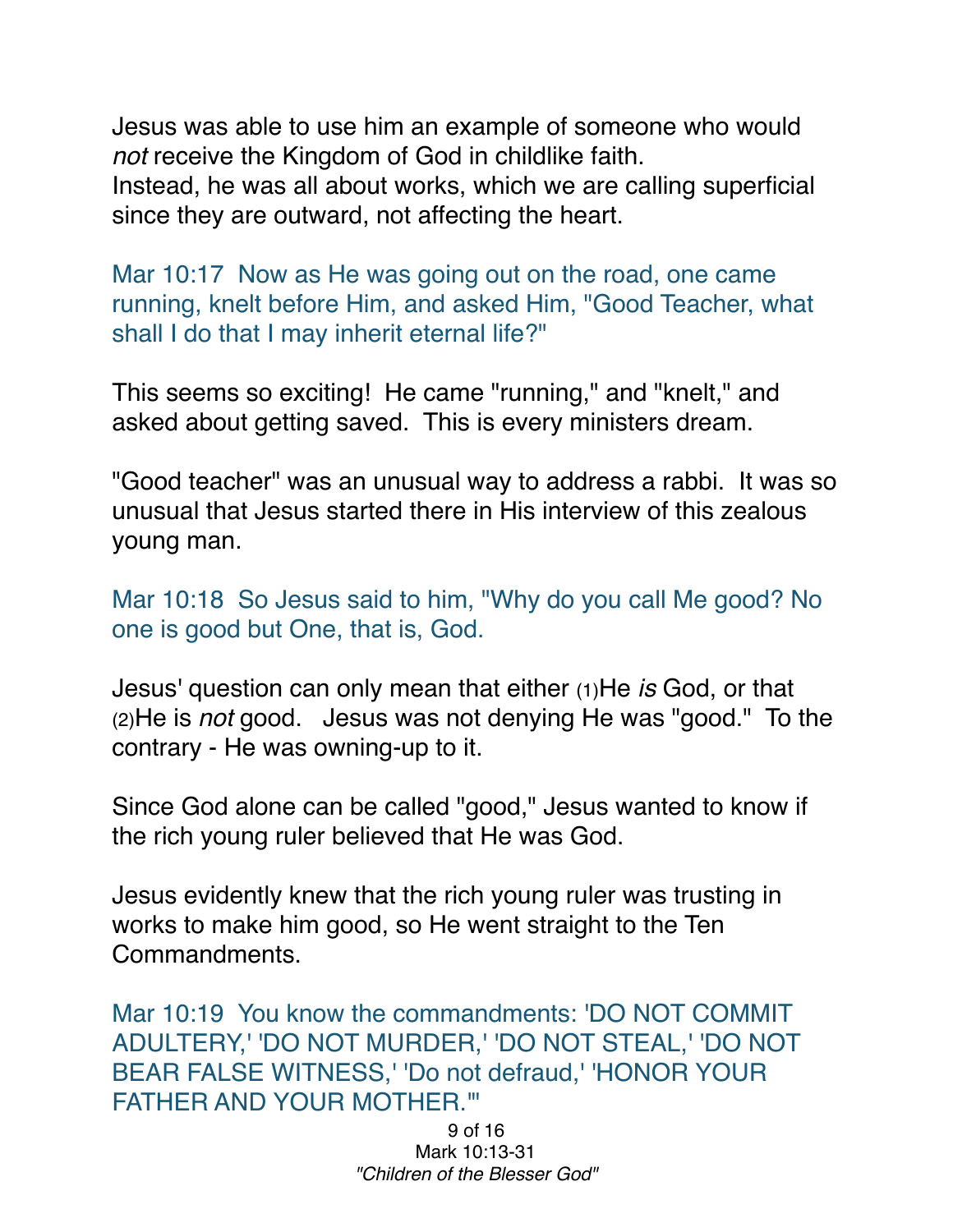Jesus summarized the six commandments found on one of the tablets given to Moses. It was the tablet that dealt with our relationships with people. The other tablet had on it the four commandments that deal with our relationship with God.

Mar 10:20 And he answered and said to Him, "Teacher, all these things I have kept from my youth."

Notice he dropped the word "good" this time. I don't want to read too much into an omission, but it is interesting.

Did he really keep the commandments his whole life? In one sense, maybe. It's possible that he had kept them superficially.

But therein is the problem. Like all religious Jews, he thought he could be "good" by keeping certain external rules. In more theological terms, we'd say he believed he could be declared righteous by his works.

Notice, however, that he had some sense that he was lacking. He was unsatisfied, empty within. He knew he had missed the mark.

Mar 10:21 Then Jesus, looking at him, loved him, and said to him, "One thing you lack: Go your way, sell whatever you have and give to the poor, and you will have treasure in heaven; and come, take up the cross, and follow Me."

*The look of love was in His eyes.* What must that have been like?

If you're saved, you'll know one day - when you see Jesus faceto-face.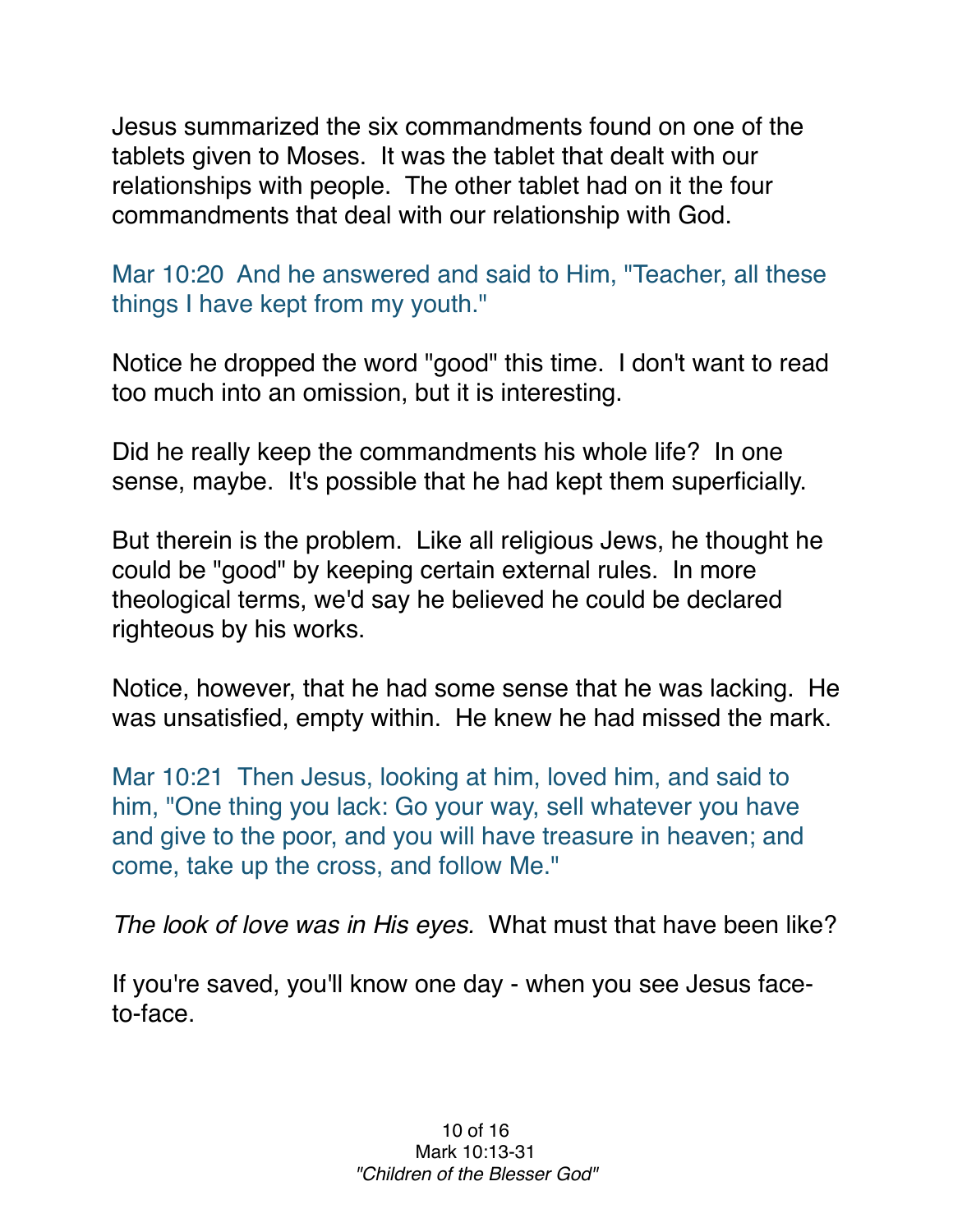I suppose you'll see it, too, if you remain lost. The lost will all appear at the Great White Throne, prior to being consigned to Hell for eternity. Although a Judge, I can't help but think each lost person will see in Jesus' look that He was not willing they perish.

Was Jesus teaching that philanthropy and voluntary poverty could earn you salvation? Of course not. That would contradict everything Jesus just taught about receiving the Kingdom of God in childlike faith. It would contradict the Bible's entire teaching on salvation.

So why this counsel? For two reasons. Firstly, when Jesus was asked to sum-up all God's Law, He said it was to love God with all your heart, mind, soul, and strength; and to love your neighbor as yourself.

The rich young ruler had *nothing* to show for loving his neighbor. He'd done *nothing* to help others with his wealth.

Secondly, *he didn't love God*. How can I say that? Because of his response to Jesus.

Mar 10:22 But he was sad at this word, and went away sorrowful, for he had great possessions.

He was given a simple choice: Treasure in Heaven after a sacrificial life on earth submitted to God, or abundant treasure on earth but without a relationship with God, now or in eternity. He chose badly - choosing money over God - **because the love of money** *was* **his god.**

He had run to Jesus, claiming to have kept all the commandments, when in truth he was guilty of breaking all of them - at least breaking the spirit of all of them.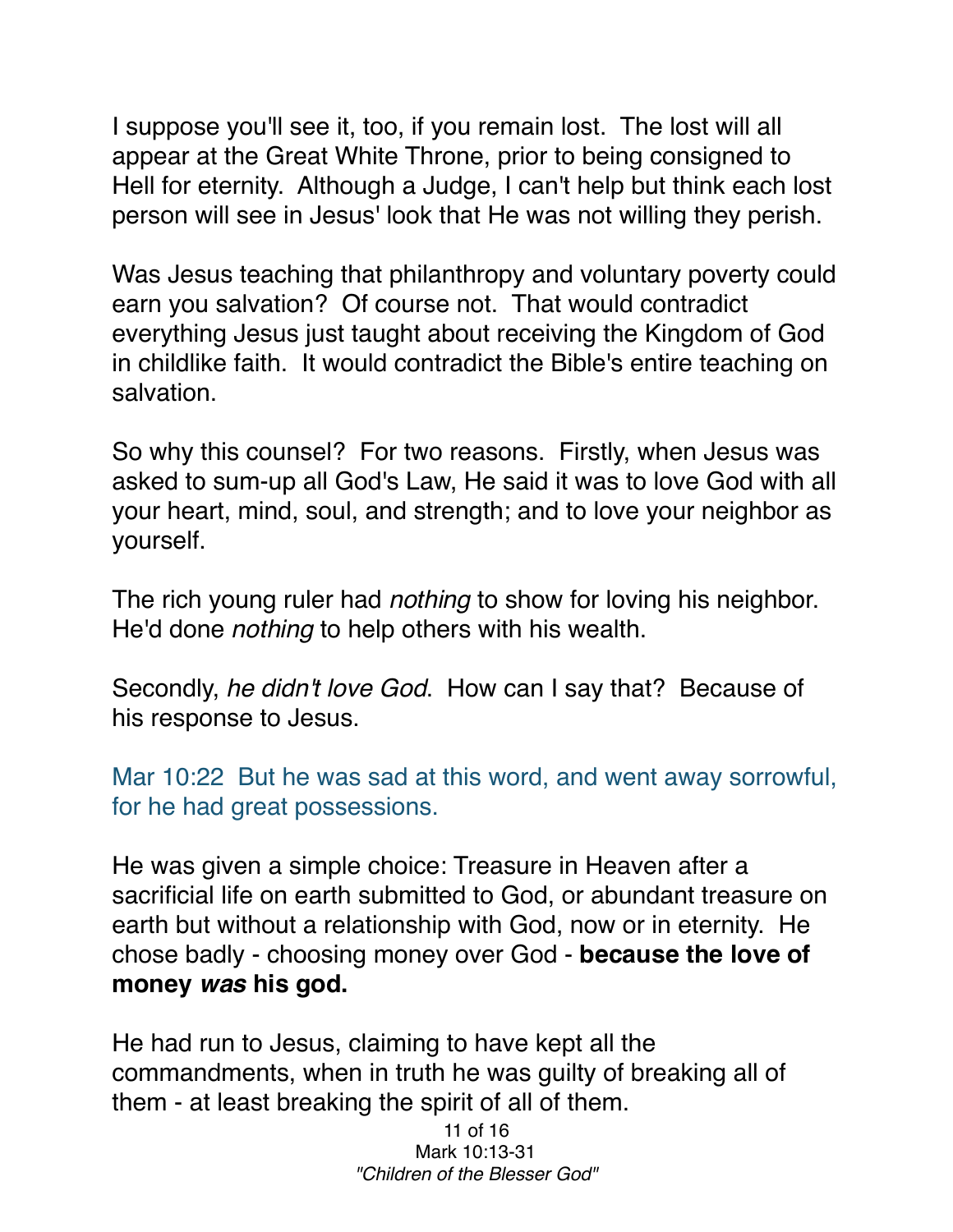Mar 10:23 Then Jesus looked around and said to His disciples, "How hard it is for those who have riches to enter the kingdom of God!"

Mar 10:24 And the disciples were astonished at His words. But Jesus answered again and said to them, "Children, how hard it is for those who trust in riches to enter the kingdom of God!

It's pretty easy to demonstrate from Scripture that Jews equated material prosperity with spiritual blessing. We still do it today, much as we hate to admit it.

Jesus isn't against wealth, but He always warned about trusting in riches. Because he trusted in his riches, the rich young ruler was, in fact, the poorest person on that road.

The story of Scrooge works because we all recognize the grip that wealth can exert. Our problem is that we never think it pertains to us, because we refuse to see ourselves as wealthy. Yet, according to *Forbes*, "the typical person in the bottom 5% of the American income distribution is still richer than 68% of the world's inhabitants."

I don't say that to make any of us feel bad. It's just that we sometimes need to hear exhortations from the Bible rather than immediately determining that they don't apply to us.

Mar 10:25 It is easier for a camel to go through the eye of a needle than for a rich man to enter the kingdom of God."

The word for "needle" describes one that you can hold in your hand. It would be a humorous illustration if it weren't for the seriousness of the discussion.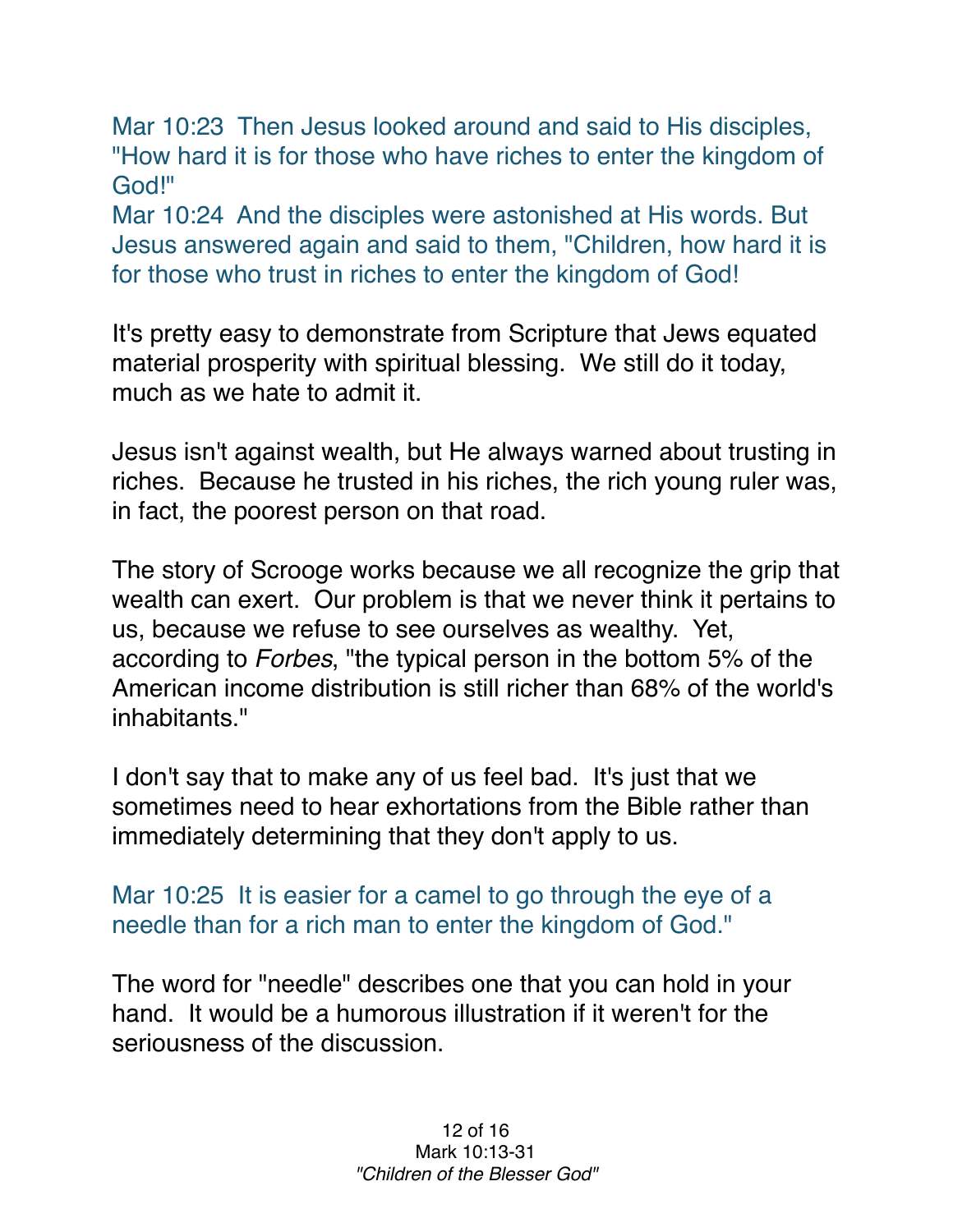Contrary to what the Jews thought, the rich man is at a disadvantage in spiritual things because the love of money is so powerful.

Mar 10:26 And they were greatly astonished, saying among themselves, "Who then can be saved?"

After nearly three-and-one-half years with Jesus, these guys still had no idea of how someone got saved.

They grew up thinking salvation was by works of righteousness, performed externally, and that, if God were pleased with you, He'd bless you materially. It was a hard habit to break; and it is a hard habit for us to break, too, since we all think there is some "good" in us by which we can please God by our works.

Mar 10:27 But Jesus looked at them and said, "With men it is impossible, but not with God; for with God all things are possible."

Jesus had just given them the illustration of the child - of childlike faith. They should put away thoughts of self-righteous works, and come to Jesus as little children, to receive eternal life as a gift.

BTW: Salvation is "impossible" for men to achieve. Jesus is therefore not **a** way to God; He is **the** exclusive way to God.

Mar 10:28 Then Peter began to say to Him, "See, we have left all and followed You."

On the surface, Peter's statement seems accurate. They had done what Jesus recommended that the rich young ruler do.

Or had they?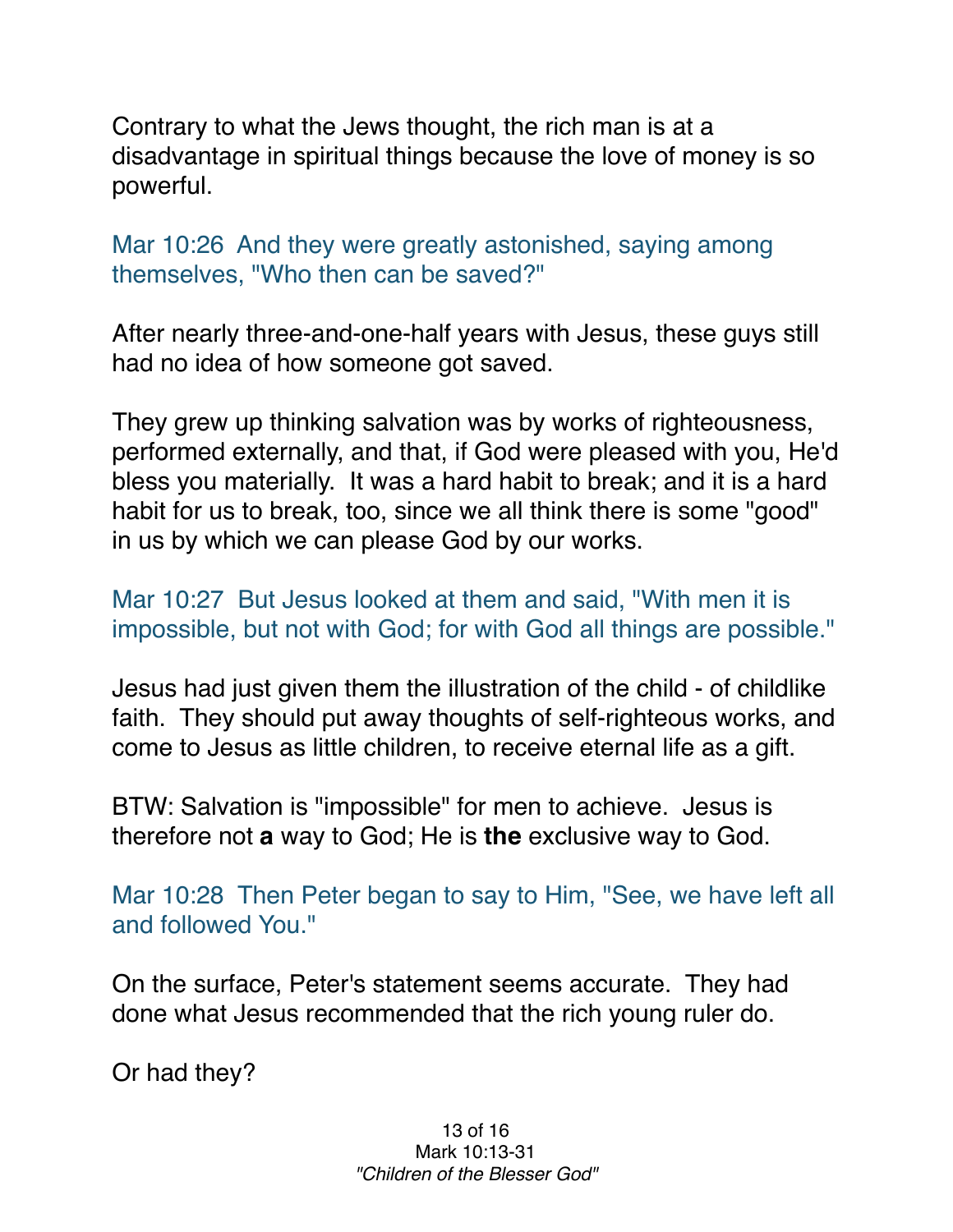- For a time after Jesus' death, *Peter went back to fishing.* He hadn't really "left all" if he could still return to it at any moment. He had it to fall back on, and he did.
- Something else to think about. Like the other disciples, Peter was expecting the brick-and-mortar Kingdom of God to be established soon, with Jesus ruling and he and the boys coruling. They had recently been disputing with one another over who would be the greatest in the earthly Kingdom of God. You haven't really "left all" if you think you're trading fishing for a high-ranking political position.

In the Old Testament, Elisha "left all" to follow Elijah. He burned his plow, and his oxen, and threw a farewell party, so that there'd be no possibility of turning back.

Peter's thinking was flawed in another way. **He had missed the point.** The rich young ruler wasn't being asked to give-up *anything* of value. He was being offered the gain of *everything* of value.

Peter did not see how much he and the others had gained, so Jesus explained it to him.

Mar 10:29 So Jesus answered and said, "Assuredly, I say to you, there is no one who has left house or brothers or sisters or father or mother or wife or children or lands, for My sake and the gospel's,

Mar 10:30 who shall not receive a hundredfold now in this time houses and brothers and sisters and mothers and children and lands, with persecutions - and in the age to come, eternal life.

Before you get saved, what good does it do you if you gain the whole world, only to lose your soul, and perish in eternal conscious torment forever and ever? None.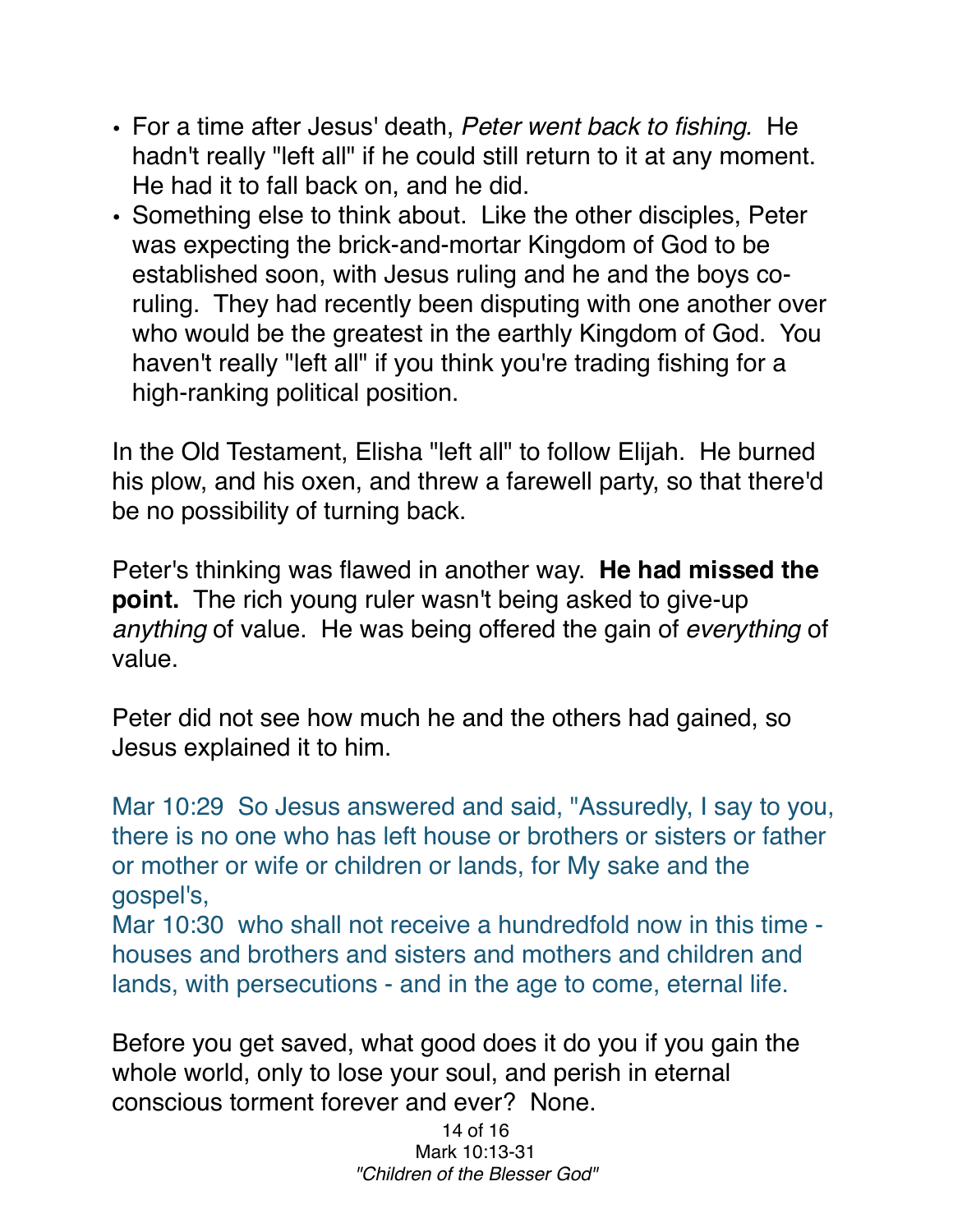When you get saved, you are rich in faith, and are promised treasure in Heaven, stored for you where nothing can corrupt it, and where no one can steal it.

You are rich in spiritual blessings *right now* as well. Here's an example: Maybe your family disowned you on account of your professing faith in Jesus. **Every other believer on planet earth is a surrogate brother, or sister, or father, or mother.** 

What about "wife or children?" Yes, you have surrogates in those, too, only (obviously) it is intended *spiritually*, not *physically*.

"Houses" and "lands" are yours in abundance to share and enjoy as Christians practice hospitality.

The point is - You gain far more than you think you lose, both now and forever.

There's one other thing you gain - "persecutions." How is that a gain? Your sufferings work for you, to refine you as gold in the furnace is refined.

After Jesus rose from the dead, and after He ascended into Heaven, the disciples would count it a great blessing and privilege to suffer persecution. Identifying with Him in suffering is great riches now, and great reward later.

If I think that I've lost something by following Jesus, I'm following Him from too far a distance.

Mar 10:31 But many who are first will be last, and the last first."